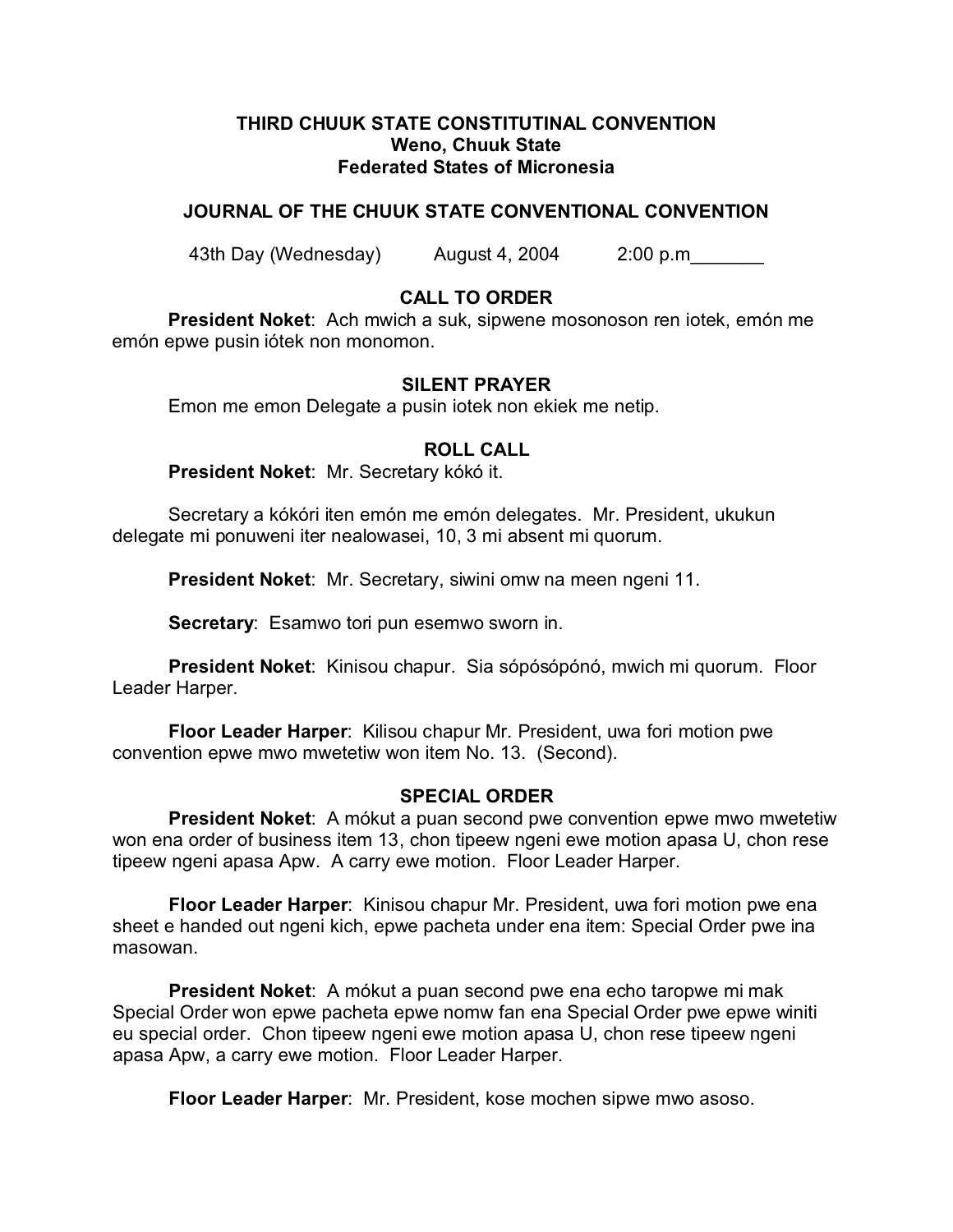#### **Plenary a asoso, a puan poputasefan.**

**President Noket**: Mwich a poputa, iei fansoun sipwene fiti tetenin nouch na Special Order, mesen (A). Ewe Credential Committee, non nouch rule ena credential committee a - ewe pre-convention committee epwene angang ne kuta porausen Delegate Julio Raymond. Ika epwe tongeni seated as a delegate non ei Third Constitutional Convention an Chuuk. Iei fansoun upwe tungor ngeni ewe Floor Leader Harper, an epwe fori motion an ewe Committee repwene poputa ne angang won ewe findings.

**Floor Leader Harper**: Mr. President.

**President Noket**: Floor Leader Harper.

**Floor Leader Harper**: Kinisou chapur Mr. President, ngang uwa fori motion lon ei fansoun pwe ewe Pre-Convention Committee epwe look into the qualification of Delegate Julio Raymond lon ei fansoun. (Second).

### **MEMBERS OF THE CRIDENTIAL COMMITTEE**

**President Noket**: Me mwen ach sipwe vote won ewe motion sipwe chok afata ewe - chon ewe Pre-Convention Committee. Ikkei iter, Peter Sitan, seni Mochulok Region, Peter Aten, seni Faichuk, Nelson Stephen, seni Northern Namoneas - Southern Namoneas omusano. Tony Rosokow, seni North West, iwe uwa puan finata Mayor Nifon, epwe siwiniei seni ewe Northern Namoneas. Iwe chon tipeew ngeni ewe motion pwe ewe Pre-Convention Committee epwene angang won Julio Raymond, apasa U, chon rese tipeew ngeni apasa Apw. A carry ewe motion. Ewe Pre-convention Committee repwe ne angang, ren fitu minutes.

**Floor Leader Harper**: Kinisou chapur, Mr. President, mwen an ewe committee epwene fori an angang, omusalo use silei ika en mi filata in epwe Chairmanini ewe committee.

**President Noket**: Ewer, omusano mi pung ei sea a finata Peter Sitan, ika Delegate ika Chairman Peter Sitan epwe wisen Chairman-ni ei Pre-convention Committee ika Credential Committee. Kinisou chapur. Iwe mwich epwe mwo asoso.

#### **Mwicha a asoso, mwicha a puan popusenanita.**

**President Noket**: A poputasefan mwich, non ei fansoun upwe tungor ngeni ewe Chairman ngeni ewe Credential Committee epwe awora an report ngeni mwichenap. Iei fansoun ren Chairman Peter Sitan.

## **ORAL REPORT BY CRIDENTIAL COMMITTEE**

**Chairman Sitan**: Kinisou Mr. President. Use silei ika mi wor ach rules ren requiring written report, nge are mi wor, iwe sipwe move for suspension won ena rule. (Second).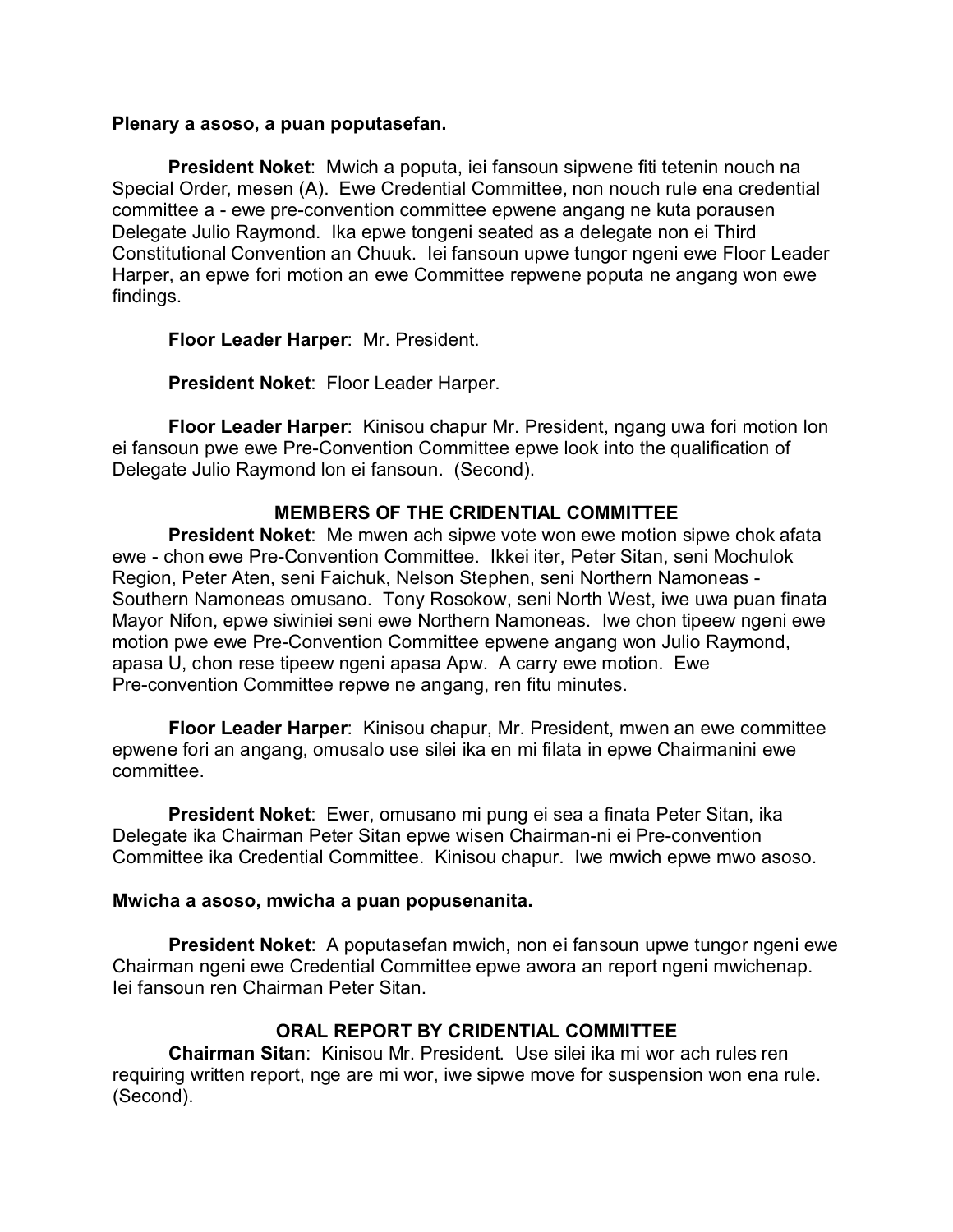**President Noket**: A mokut a puan second pwe ewe rule e requireni written report epwe mwo suspended non ei fansoun, ewe Chairman epwe mwo presentni an report orally. Chon tipeew ngeni we motion apasa U, chon rese tipeew apasa Apw. A carry ewe motion. Peter Sitan - Chairman Sitan.

**Chairman Sitan**: Mr. President and Delegates, fan iten omw we Credit Committee oh I'm sorry, Credential Committee, iwe upwe wisen report, am findings on Delegate I mean, ewe emon Julio Raymond. Pokiten ewe letter seni ewe offesin Election Commission a certifyni pwe mi okay, Julio Raymond epwe serve. Puan fan awenewenen State Law - Public Law 7-03-06, Act No. 7-08, Section 6, kapasen vacancy subsection 1(c) kapasen incapacity who serve by reason of illness, lon ena wewe ren Mr. Ruda ese tawe. Section - subsection 2, a puan kapasen highest number of voters, in succession ren siwinin we ese tawe, ren No. 2, Joe Kono, ese tongeni serve. Ren ena wewe Julio Raymond No. 3, third runner up ii a qualify an epwe serve. Lon ach katon ese wor osukosuken ewe candidate ina popun kich sia fori motion pwe ei convention epwe etiwa ewe oral report fan iten Julio Raymond. (Second).

**ADOPTION OF THE ORAL REPORT BY THE CRIDENTIAL COMMITTEE President Noket**: Ewe motion a for pwe mwich a etiwa ewe report an ewe Credential Committee an Julio Raymond epwe officially confirm an epwe sit as a Delegate. Chon tipeew ngeni ewe motion apasa U, chon rese tipeew apasa Apw. A ketiw ewe report.

Iei upwene tungor ngeni Acing Chief Justice Machime O'Sonis an epwene ngeni Julio Raymond an apinipinin an a emon delegate. Nge mwen ai upwe kori ngeni Honorable Acting Chief Justice O'Sonis, upwe apasa ach kinisou me etiwa - ach invitei an epwe tongeni anisikich ne ngeni Pwon, an chiechiach we emon. Kich mi sinei pwe mi weires mi osukosuk an angang, nge ai sinei pwe ekeran wes pauan eu an kapung. Iei echok wes a nekesesatiw ren an atiwa ach tungor. Iwe fan iten ei convention upwe ngeni Acting Chief Justice O'Sonis ach fakkun kinisou chapur ngeni. Iei fansoun ewe Sergeants-at-arms, epwe emwenanong Acting Chief Justice O'Sonis epwene tolong. Upwe tungor ngeni Norsy epwe wisen kamoch ewe Bible. Delegate Julio Raymond epwene puan tonong epwe sapengeni Acting Chief Justice O'Sonis. Julio kopwe aitieta poumwanum nang, nge iei fansoun Acting epwe ngonuk omw pwon. Kopwe sapeto. Ina.

### **SWORN IN CEREMONY ACTING CHIEF JUSTICE O'SONIS Sipwene poputani ach ei angangen apwon ren nouwis, mi fasun Merika**.

*I, Julio Raymond, do solemnly swear that I will support and defend the Chuuk State Constitution, and I will faithfully discharge my duties as a delegate to the Third Constitutional Convention to the best of my ability. I do further solemnly swear that I freely, willingly and without reservation accept the responsibilities and obligation of this convention, and that I will (lovely) loyally defend the law of Chuuk State and the*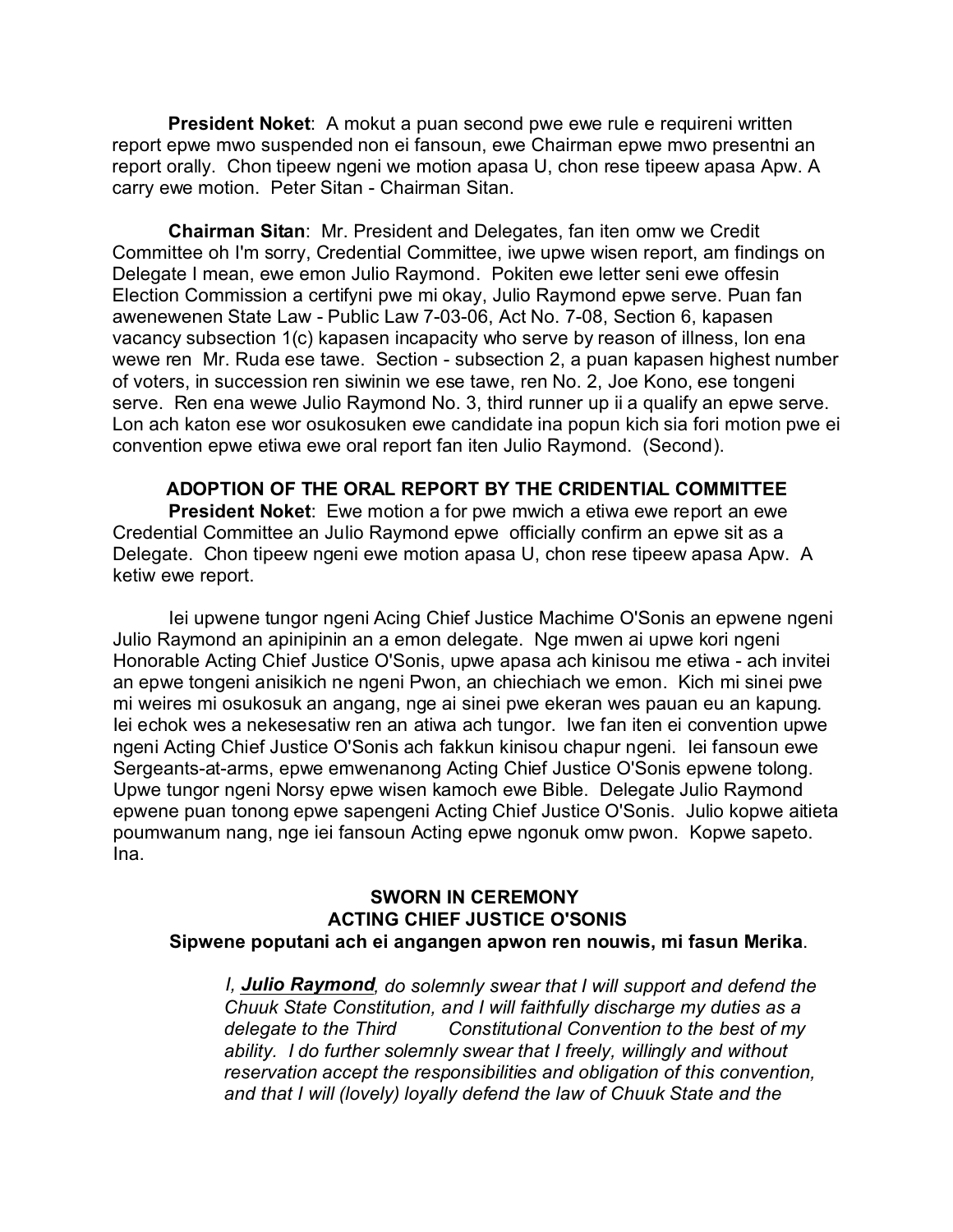*Federated States of Micronesia, and promote the well-being of the people of Chuuk State, so help me God" Kinisou chapur,* 

### *Congratulation!*

**President Noket**: Iwe kinisou chapur ngeni Acting Chief Justice, iei fansoun ewe Sergeants-at-arms: epwene emwenauu Acting Chief Justice. Iei fansoun mwich epwe mwo asoso ekis.

#### **Mwich a asoso, a puan popusefanita**.

**President Noket**: Sia poputa sefan. Iei fansoun Floor Leader Harper.

**Floor Leader Harper**: Uwa fori motion pwe mwichenap epwene mwo puan niwinita won item No. 3. (Second).

## **(SPECIAL) ROLL CALL**

**President Noket**: A mókut a puan second pwe mwich epwe mweteta won item No. 3. Chon tipeew ngeni ewe motion apasa U, chon rese tipeew ngeni apasa Apw. Iwe mi wor wewen an Floor Leader Harper, apasa pwe sipwe mweteta won ewe No. 3, pwe ren Roll Call. Pwe iei fanosun an Secretary epwe kori iten ewe minafon Delegate an a kenan tonong non ach ei convention, ika fiti ach ei convention pwe epwe nomw won record. Pwe ii a officially ika formally present as Delegate to the Chuuk State Constitutional Convention. Secretary to the Convention, kose mochen kopwe kokori ena it. Julio Raymond.

**Secretary**: Delegate Julio Raymond.

**Delegate Raymond**: Present.

**President Noket**: Iwe Secretary, kopwe apioni ika a fitemon chon mwich iei ika mi quorum.

**Secretary**: Mr. President, iei chon mwich iei lon ei kunok a 11 ir mi nomw, unumon (3) mei absent.

**President Noket**: Iwe mi wor quorum. Iei fansoun sipwe tungor ngeni Floor Leader Harper epwe sopweno an angang. Fansoun Floor Leader Harper, epwe sopweno an motion.

## **ADOPTION OF JOURNAL**

**Floor Leader Harper**: Mr. President uwa fori motion pwe mwichenap a etiwa Journalun lon 7, 9, 12, 15, 16, 19, 21, 22, 23, 2004, July. (Second).

**President Noket**: A mokut a puan second pwe mwich a etiwa ewe Journalun non July 7, 9, 12, 15, 16, 19, 21, 22, 23, 2004. Chon tipeew ngeni ena motion apasa U, chon rese tipeew ngeni apasa Apw. A carry ewe motion. Met ourourach seni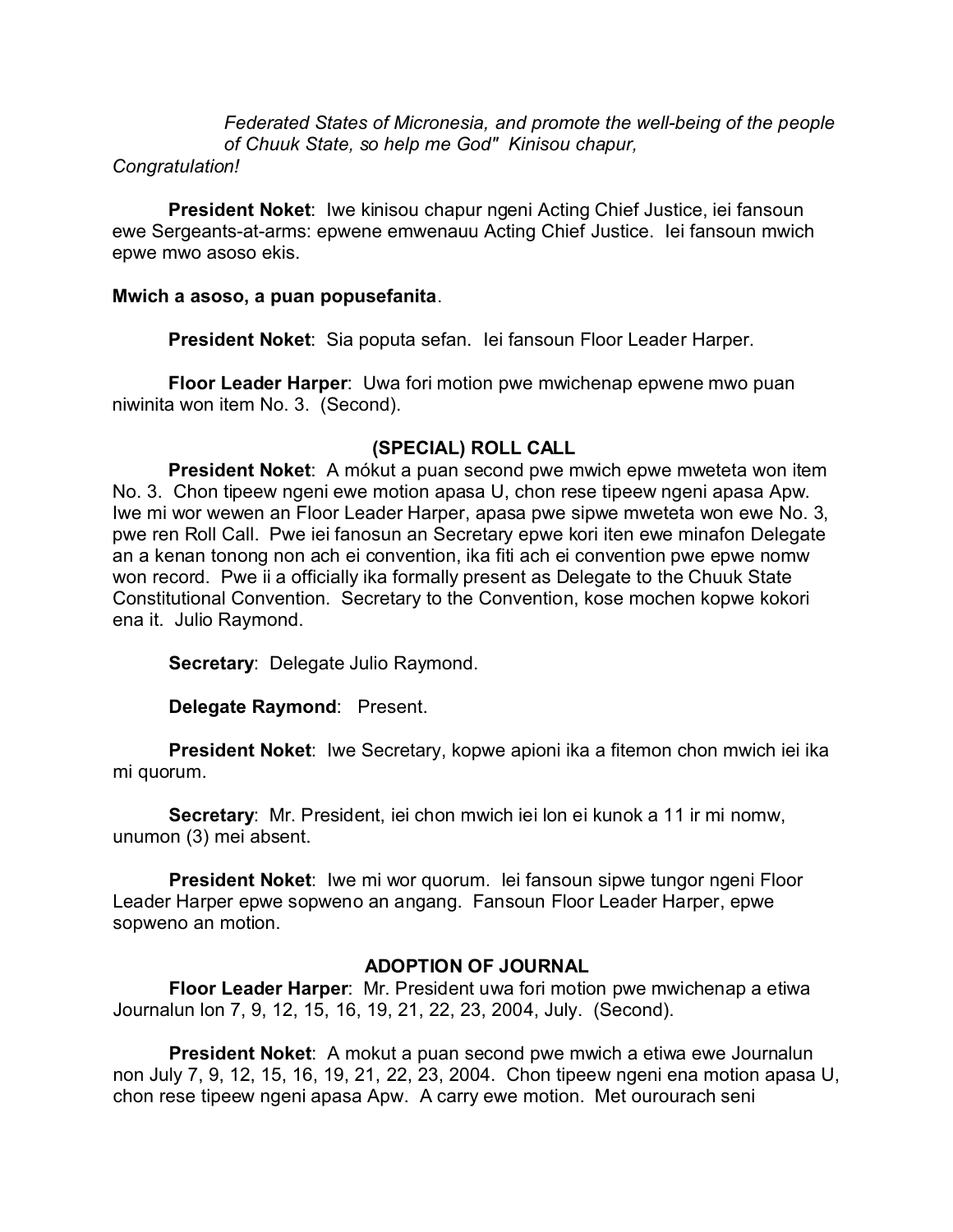nepoputan, ren ekkena journal pwe ika mi wor an emon me emon nikasiwin sipwe indicateni a ngeni ewe secretary an epwe correctni pokiten ese wor fansoun an emon me emon delegate epwe aneani. Sipwene etiw won nouch na Order of Business, Item 7. A, B. Standing Committee Reports No. 3-19, Secretary, kose mochen kopwe emweni mwich ren ena report.

## **STANDING COMMITTEE REPORT**

**Secretary**: Mr. President, Standing Committee Report 3-19, an ewe committee won General Provisions porausen an angang won Delegate Proposal No. 3-41, ina mi kapacheta meinisin won ena report.

**Floor Leader Harper**: Kinisou Mr. President, fan iten chienach we emon ekeran popouta ne fitikich non ach ei mwich ikenai, ai luku mi need an epwe ekis kákáeó ngeni - pokiten ach mwich fengen - me ach weweiti metekei proposal a tolong lon ei fansoun, fengen me ai luku puan iei aewin ran ach niwinsefal me murin ewe tamen asoso. Uwa luku nge a pual ekis parang lon mokurach. Sise mwo puan chiwen mokus lon angangen ach mwich, iei mine ika esap wor tipeengaw me usap out of order lon ei fanosun, uwa fori motion pwe mwich epwe ne mwo puan sareno ren ikenai. Epwap niwin sefan kunok 10:00 nesor. (Second).

**President Noket**: Mwen ach sipwe - kunok 10:00 ika kunok 2:00?

**Floor Leader Harper**: Kunok 2:00 nesor.

**President Noket**: A mókut a puan second pwe mwich epwene mwo sareno nge fiti puan ach welcomeni ewe emon delegate, sipwap niwinsefan kunok 2:00. Met omw na point Chairman Mori?

**Chairman Mori**: Kinisou Mr. Chairman, use sinei ika upwe ii out of order nge ngang umochen personally ita apasa ekis ngeni ita fan asengesin nouch we minafón ika chienach we minafón member. Ika ewe Chair epwe mut ngeniei non ei fanosun me mwen ach sipwe sar.

**President Noket**: Pokiten ese mwo wor kapasen kinisou ngeni ika met ren we emon delegate, ika Mwich ese osukosuk ren, upwe tipeew ngeni an epwe chok mwo fori och statement. Ika pwe puan ion epwan mochen fori och statement mwen ach sipwe sar epwe fori.

# **MISCELLANEOUS BUSINESS**

**Floor Leader Harper**: Kose mochen sipwe mwo asoso. Mwich a asoso, a puan popusefanita.

**President Noket**: A puan popupsefanita. Floor Leader Harper.

**Floor Leader Harper**: Kinisou Mr. President uwa withdawni ai we motion ren sar, nge are usap out of order uwa fori motion pwe Mwich repwene mwo mokututiw won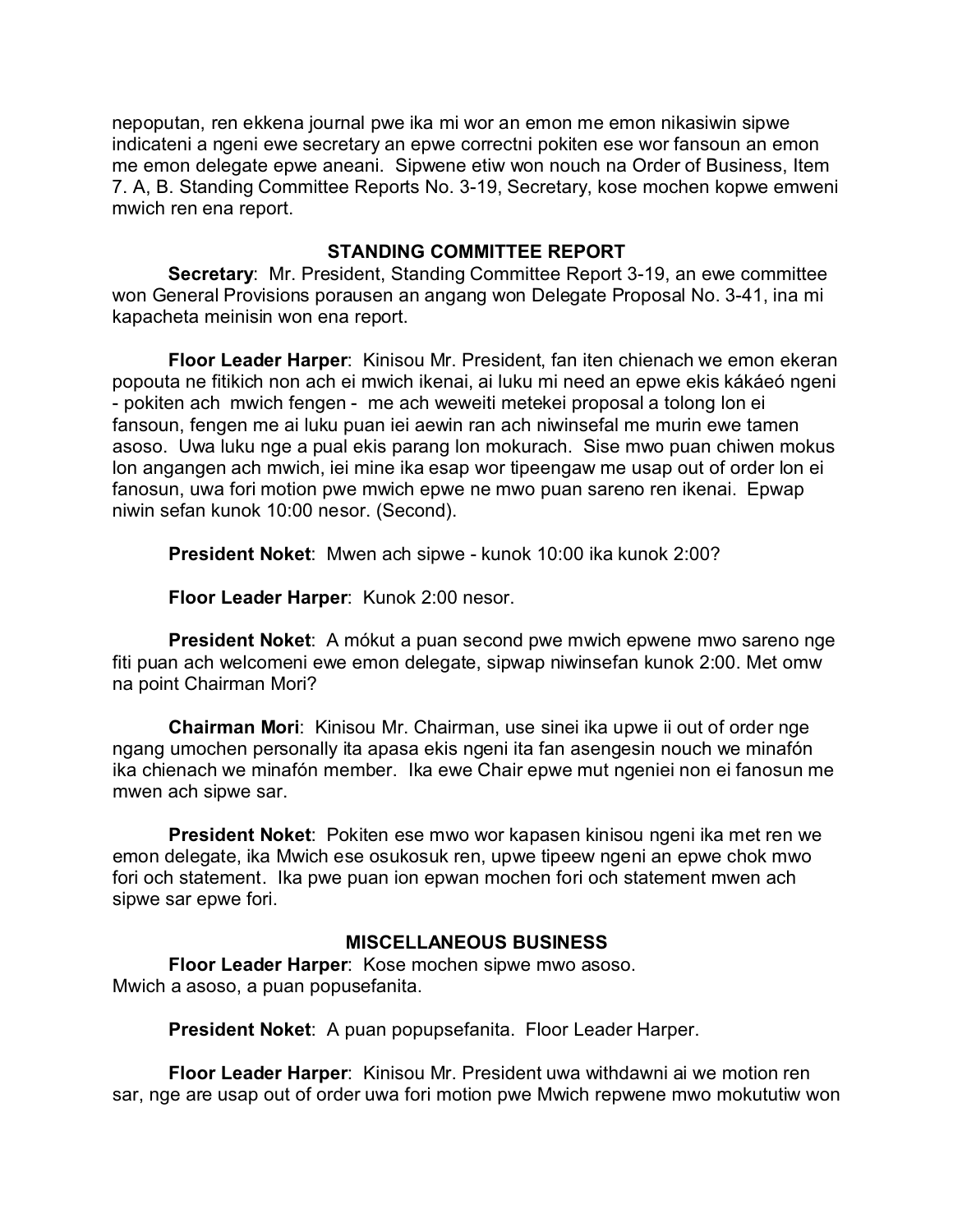item 14, ren Miscellaneous Business. (Second).

**President Noket**: A mókut a puan second nge akomw a withdrawni ewe motion - Floor Leader Harper, ewe motionun sar. Nge a fori ewe motion an mwich epwene angang won miscellaneous business, item 14 won ach na Order of Business. Chon tipeew ngeni ena motion apasa U, chon rese tipeew ngeni apasa Apw. Delegate Mino, en mi nom won floor iei.

**Chairman Mori**: Ngang uwa chok mochen apasa ren fan iten chiechiach we minafó, ai upwe apasa congratulations ngeni. An a angei an pwon ikenai, puan fan iten an achocho ngeni met epwe tongeni tiketo ren kókón we. An a tour ngeni porausan an epwe fiti kich ren chiechian kewe rese tongeni ar repwe móteni ewe wis ren emon Delegate non ach ei convention. Ren ei wewe, ngang upwe ne chok amochatiw ai congratulations ngeni puan amwo ita ekkewe aramas ra filata, chon North West, repwe puan sinei meinisin pun ii a mómót ikenai. Nge uwa puan fitir non ar pwapwa pwe a unus nóur kewe - ika nóur kewe delegates epwe mómót fan iten Chuuk unus non ei convention. Kinisou chapur. Mr. President.

**President Noket**: Kinisou mwich a sopwosopwono, Mino, kose mochen kopwe afata wewen ena kapas an Julio a touroto?

**Chairman Mori**: A tiketo.

**President**: Met wewen ena kapas tiketo.

**Chairman Mori**: A toto, iei a toto non ei neni iei a torikicheto. Iei fosun Nomwisofo. Nomwisofo a nom non Faichuk, ika ami chon Northern Namoneas ouse weweiti, iwe oupwe omusano tipis ren ekkei unumon (3) re Faichuk ir mi momot, puan enan emon re Mochunok mi puan weweiti pun ii e pupunu Faichuk. A tiketo wewen nge a etto non ei neni.

**President Noket**: Kinisou chapur ngeni Mino pun sia weweiti ewe kapasa a Tiketo. Delegate. Sirom.

**Delegate Sirom**: Ewer, kinisou chapur President. Ngang upwe puan uwei puan an ach we Delegation Mochulok, kapasen Congratulation ngeni Julio. Kilisou chapur ren ei fansoun ka pual pacheto ngeni ach ei convention. Kinisou chapur ren metoch meinisin. Kinisou.

**President Noket**: Kinisou chapur Sirom, kopwe awewei met wewen ena pacheto.

**Delegate Sirom**: Mei pung mi ekis - fan iten ach angangau ne poraus nge a officially become a Delegate. Ina ita wewen nge uke mwalilo.

**President Noket**: Kinisou ren wewen ena kapas pacheto. Chairman Nifon.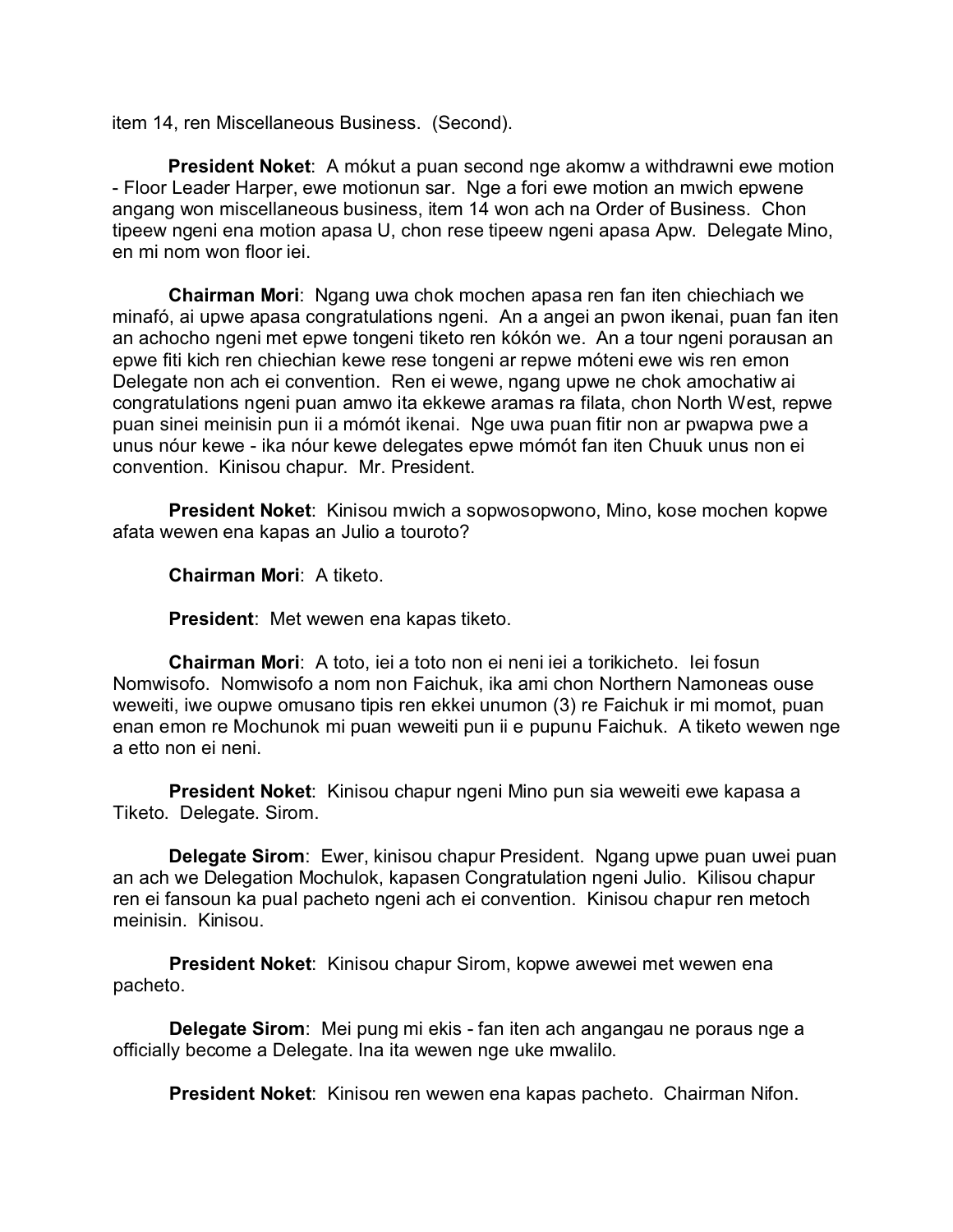**Chairman Nifon**: Kinisou Mr. President, eni upwe chok puan ii fiti ekkewe seni ach kewe ruu region ai upwe uwei puan ach - an ach we region ren Northern Namoneas, kapong me congratulation ngeni Delegate Julio Raymond, ren omw ka mot non rasen mwich. Eu pwapwa me chengen ngenikem pun ewe osukosuken quorum eu am osukosuk lon ekkewe week sia nikisokuru. Ai nuku omw pachoto ika omw ka momot epwe ne ekis anisi ena osukosuk non ekkei nusun ranin mwich. Fan iten aramasen ach ei region Northern Namoneas, Weno, Piis, Fono, am kapong ngonuk, puan kinisou ngonuk ren omw etiwa ewe koko pwe kopwene become Delegate, kinisou chapur.

**President Noket**: Kinisou chapur, fakkun fat an Delegate Nifon we poraus pwe a momot ewe new delegate. Kinisou chapur. Delegate ika Chairman Stephen.

**Chairman Stephen**: Kinisou chapur Mr. President, ngang upwe omusomus tipis akom ngeni monun nemwich tori nouch we President. Pun uwa neneno nge omw ewe Delegation non Southern Namoneas, ei a fen pwangono, non ach ei convention. Iwe fan iten chienei kewe ruomon ngang upwe uwei ar omusomus. Aruuan upwene puan chok fiti pwii kei me semei ne fakkun congratulateni Honorable Delegate Julio Raymond, an a puan fiti kich ne Mwarepisúkú ei chouchoun angang Chuuk a ngeni kich sipwe mwarei ikenai, seni ikenai tori an epwe sopwono. Kinisou chapur, President.

**President Noket**: Kose mochen kopwe awewei emtena Fareno?

**Chairman Stephen**: Mwarei ma och mettoch mi choupwiripwir.

**President Noket**: Mi fet?

**Chairman Stephen**: Mi chou fan iten aramasen Chuuk.

**President Noket**: Kinisou chapur pwe ina wewen ewe kapas Fareno, mi chou. Floor Leader Harper.

## **INTRODUCTION AND REFERRAL OF DELEGATES PROPOSALS AND RESOLUTIONS**

**Floor Leader Harper**: Kinisou chapur Mr. President, ika pwe ese chiwen wor poraus ese nifilifil, lon ei fansoun. Uwa fori motion pwe mwichenap epwe puan niwinita won item 12. (Second).

**President Noket**: A mókut a puan second pwe mwich epwene puan mwo mweteri - pakusefan ngeni item 12 non ena Order of Business, Introduction and Referral of Delegate Proposals and Resolution. Chon tipeew ngeni ei motion apasa U, chon rese tipeew ngeni apasa Apw. Iei fansoun ika mi wor . . . ..

**Floor Leader Harper**: Ina neina Proposal, ren Secretary. Iwe nge ika usap puan out of order lon ei fansoun ua puan fori motion pwe mwichenap epwene puan mwetsefanitiw won Item 16. Second.